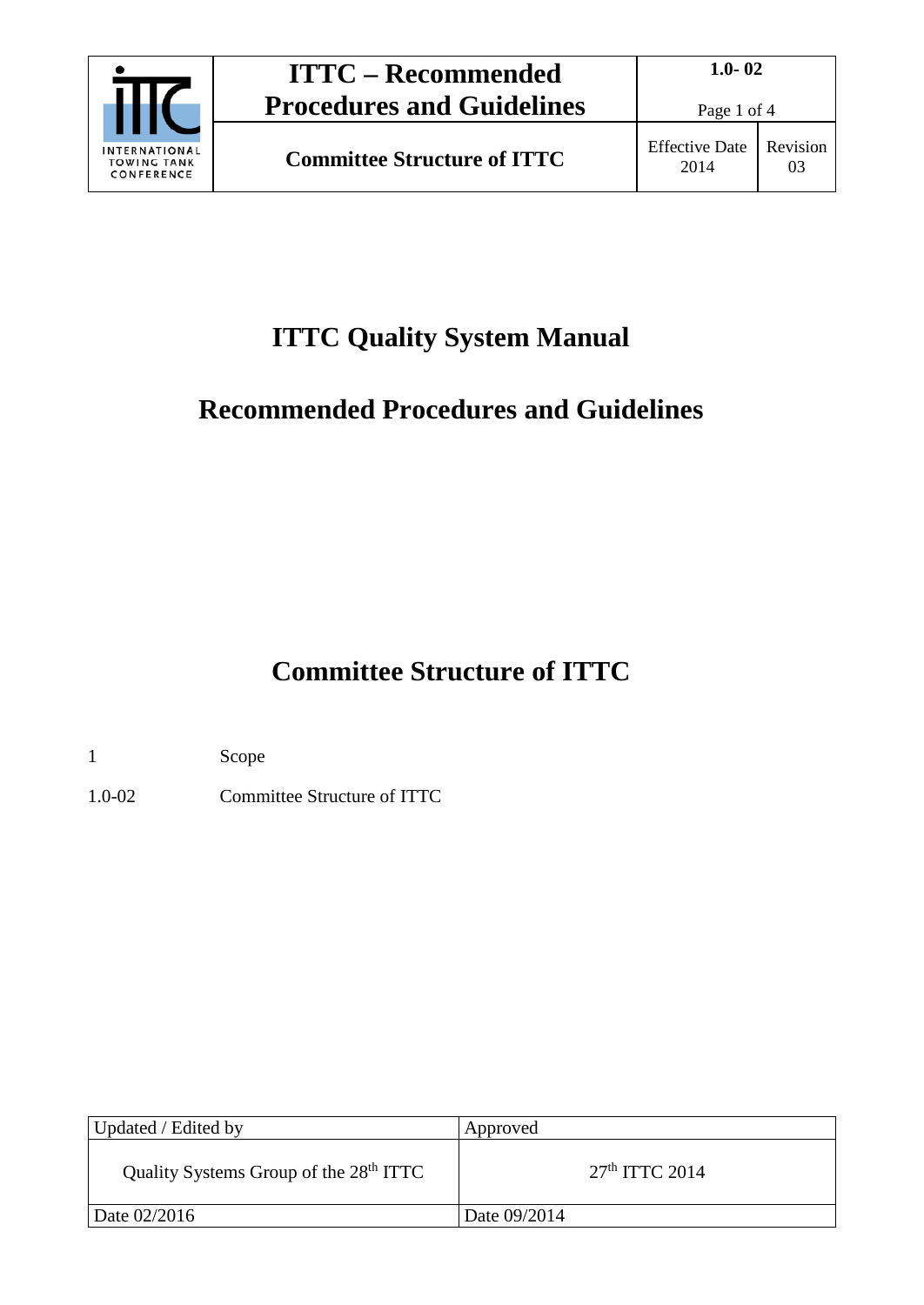

# **ITTC – Recommended Procedures and Guidelines**

Page 2 of 4

03

## **Committee Structure of ITTC** Effective Date

#### **Table of Contents**

- **1. [STRUCTURE OF THE TECHNICAL](#page-2-0)  COMMITTEES [.....................................3](#page-2-0)**
- **2. [TERMS OF REFERENCE FOR THE](#page-2-1)  [GENERAL AND SPECIALIST](#page-2-1)  [TECHNICAL COMMITTEES............3](#page-2-1)**
	- **2.1 [General Committees..........................3](#page-2-2)**
- **2.2 [Specialist Committees](#page-2-3) .......................3**
- **2.3 [Groups................................................4](#page-3-0)**
- **3. [MECHANISM FOR IDENTIFYING](#page-3-1)  [NEW SPECIALIST TECHNICAL](#page-3-1)  [COMMITTEES.....................................4](#page-3-1)**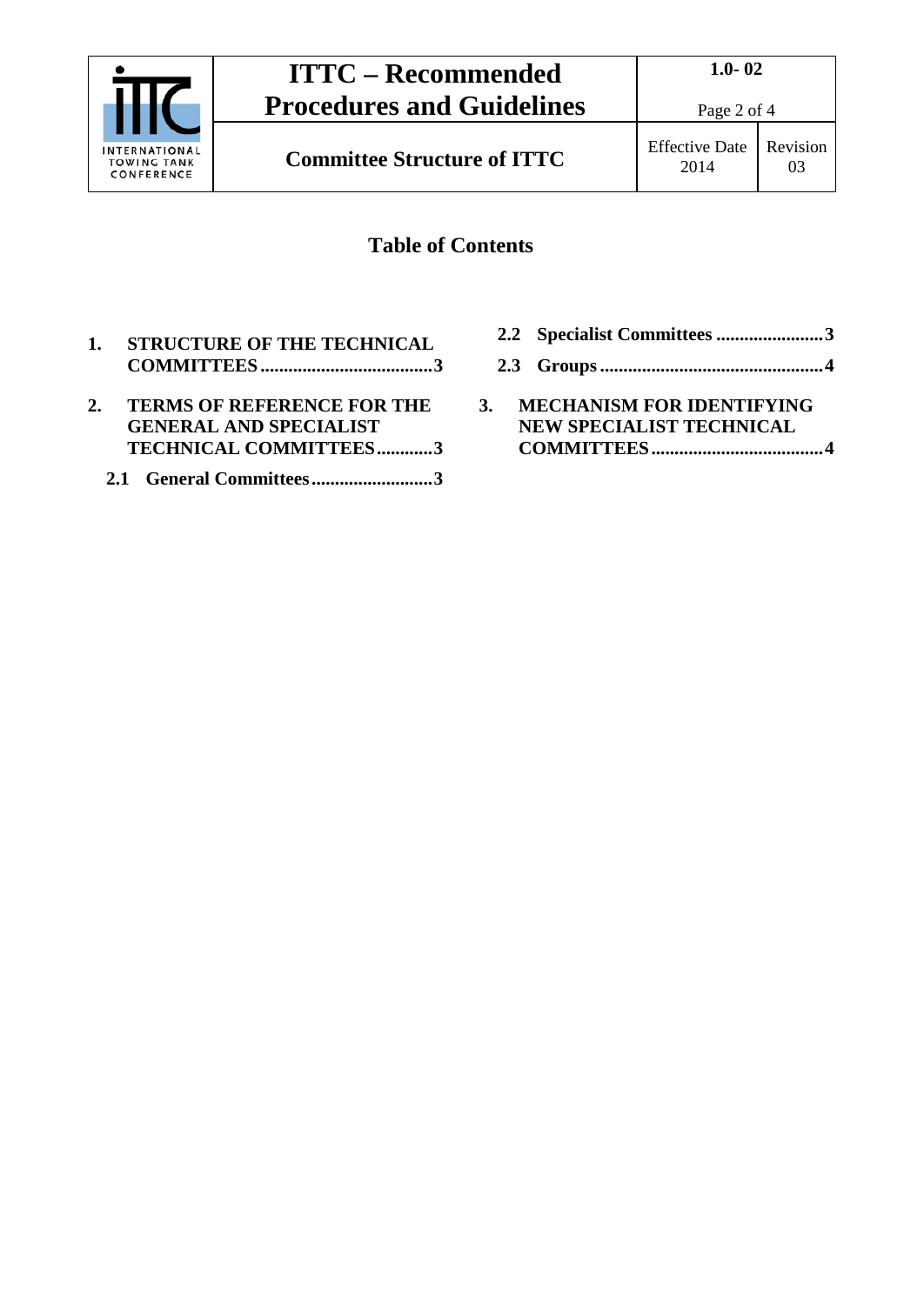

### **ITTC – Recommended Procedures and Guidelines**

Page 3 of 4

**Committee Structure of ITTC** Effective Date

#### **Committee Structure of ITTC**

#### <span id="page-2-0"></span>**1. STRUCTURE OF THE TECHNICAL COMMITTEES**

On recommendation of the Advisory Council, the Executive Committee will establish a number of General Technical Committees of a permanent basis. In addition, there will be a number of Specialist Technical Committees dealing with detailed, well-defined tasks that can be completed in a 3-year or maximum 6 year period.

The Executive Committee will continue to establish Groups from time to time to carry out specific tasks for the Conference which are not technical issues; for example, the Symbols and Terminology Group and the Quality Systems Group.

#### <span id="page-2-1"></span>**2. TERMS OF REFERENCE FOR THE GENERAL AND SPECIALIST TECH-NICAL COMMITTEES**

#### <span id="page-2-2"></span>**2.1 General Committees**

Each General Committee will be responsible for a general subject area. It will review the state-of-the-art, identify the need for research and development, and carry out longer term studies with broad impact.

The principal thrust of the work of the General Committee will be to establish procedures and guidelines to help the ITTC member organisations maintain their institutional credibility with regard to quality assurance of products and services such as performance prediction and evaluation of designs. The committee will develop detailed technical plans in accordance with Conference recommendations and its work should be directed towards the techniques and understanding of physical and numerical modelling as a means of predicting full-scale behaviour. While maintaining an awareness of progress, fundamental theoretical studies and fundamental aspects of numerical fluid computation should be covered by other forum.

Each committee will submit a report on the results of its work to the Full Conference. The conclusions and the recommendations of the General Committee should be structured into three separate parts:

- 1. General technical conclusions.
- 2. Recommendations to the Conference on carrying out or reporting work requiring Conference action (e.g. testing techniques, symbols, prediction techniques, etc.)
- 3. Recommendations for future work of the General Technical Committee and identification of tasks which may be appropriate for Specialist Committees.

#### <span id="page-2-3"></span>**2.2 Specialist Committees**

Specialist Committees will be proposed by the ITTC Advisory Council. Each Specialist Committee will be responsible for studying a specific technical problem such as 'Prediction of Waterjet Performance'. The committees will be appointed for a limited duration; it is expected that they will complete their tasks within one or two ITTC periods, i.e. within 3 to 6 years. They should interact closely with the appropriate General Committees.

Each Specialist Committee will present a final report on the results of its work to the Full Conference and interim reports on progress if the duration of the committee spans more than